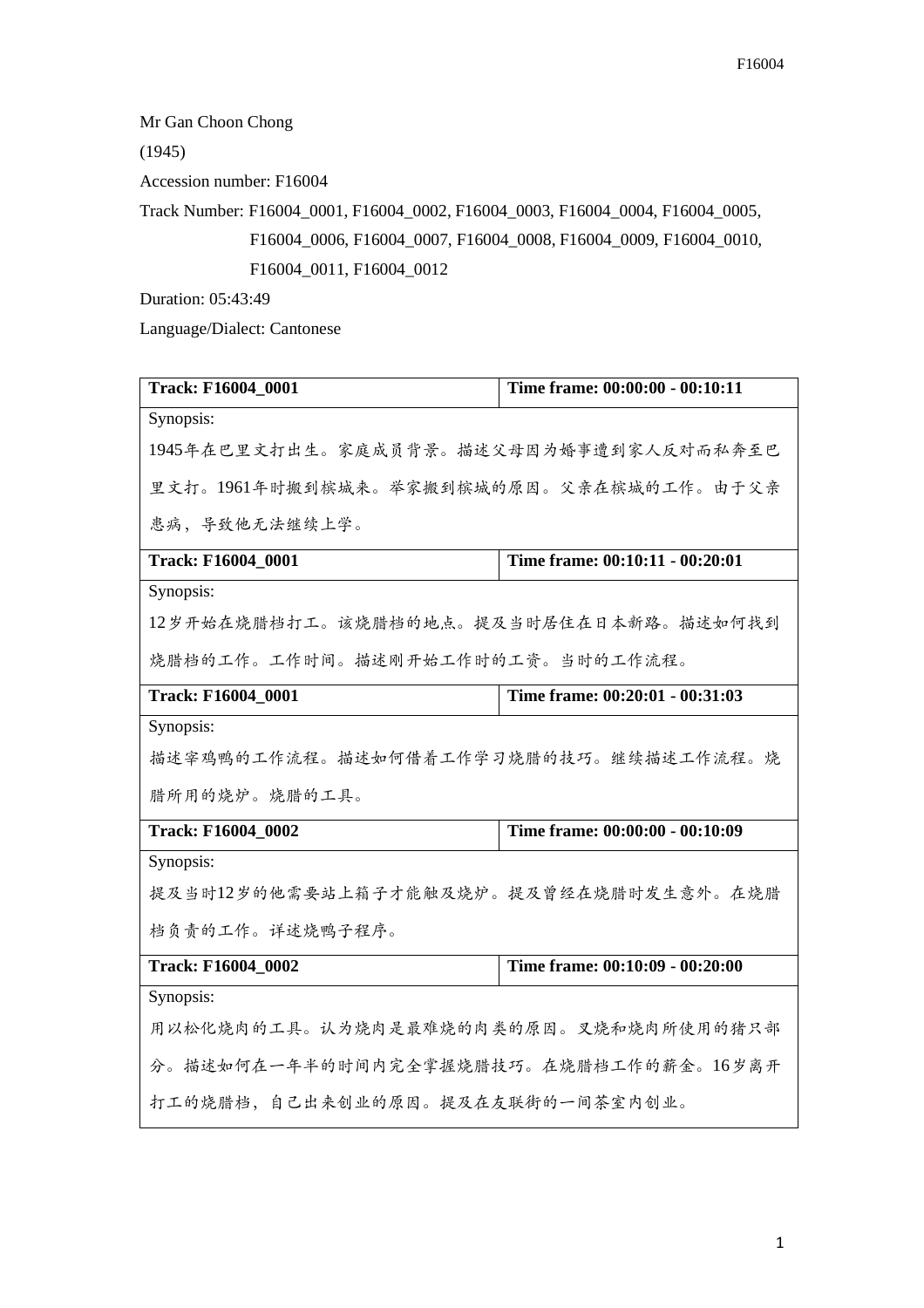| <b>Track: F16004 0002</b>              | Time frame: 00:20:00 - 00:31:03 |
|----------------------------------------|---------------------------------|
| Synopsis:                              |                                 |
| 当时茶室内其他的食物摊位。描述创业的第一天突然有人上门来问工而获聘为员工。  |                                 |
| 该名工人的背景。描述在烧腊档工作时态度认真。提及经常打赏他小费的顾客。开店  |                                 |
| 时准备的烧腊工具。提及在友联街开店时住在打石街。               |                                 |
| Track: F16004_0003                     | Time frame: 00:00:00 - 00:10:09 |
| Synopsis:                              |                                 |
| 烧腊的工具。提及备有炖汤出售。购买餐具的地方。创业的资金。营业时间。描述如  |                                 |
| 何认识当时润记的楼面服务员。描述该名楼面服务员与润记老板的关系。       |                                 |
| <b>Track: F16004 0003</b>              | Time frame: 00:10:09 - 00:20:00 |
| Synopsis:                              |                                 |
| 提及创业时期资金不足,由哥哥负责房子的首期付款,再由他负责每月供期。如何看  |                                 |
| 待当时他的烧腊生意。描述在友联街著名的炒粿条摊子。当时在友联街其他有名的食  |                                 |
| 物。在友联街营业时,他的生意量。售卖的烧腊肉类。描述在友联街营业时的日常生  |                                 |
| 活。                                     |                                 |
| Track: F16004_0003                     | Time frame: 00:20:00 - 00:31:03 |
| Synopsis:                              |                                 |
| 创业以后所使用的火炉。烧腊所花的时间。描述工作流程。储藏剩菜的地方。烧腊的  |                                 |
| 工具。选择使用木砧板,而不是塑料砧板的原因。描述店内的桌椅和餐具。      |                                 |
| <b>Track: F16004 0004</b>              | Time frame: 00:00:00 - 00:13:57 |
| Synopsis:                              |                                 |
| 继续描述的店内所使用的餐具。把陶做的餐具换成其他材料的餐具的原因。提及叉烧  |                                 |
| 烧肉饭最为畅销。烧腊饭的价钱。烧腊所用的材料。购买材料的地方。购买肉类的地  |                                 |
| 方。在友联街营业时,主要的顾客群。与员工之间的工作分配。描述如何开始开设"新 |                                 |
| 有记"。                                   |                                 |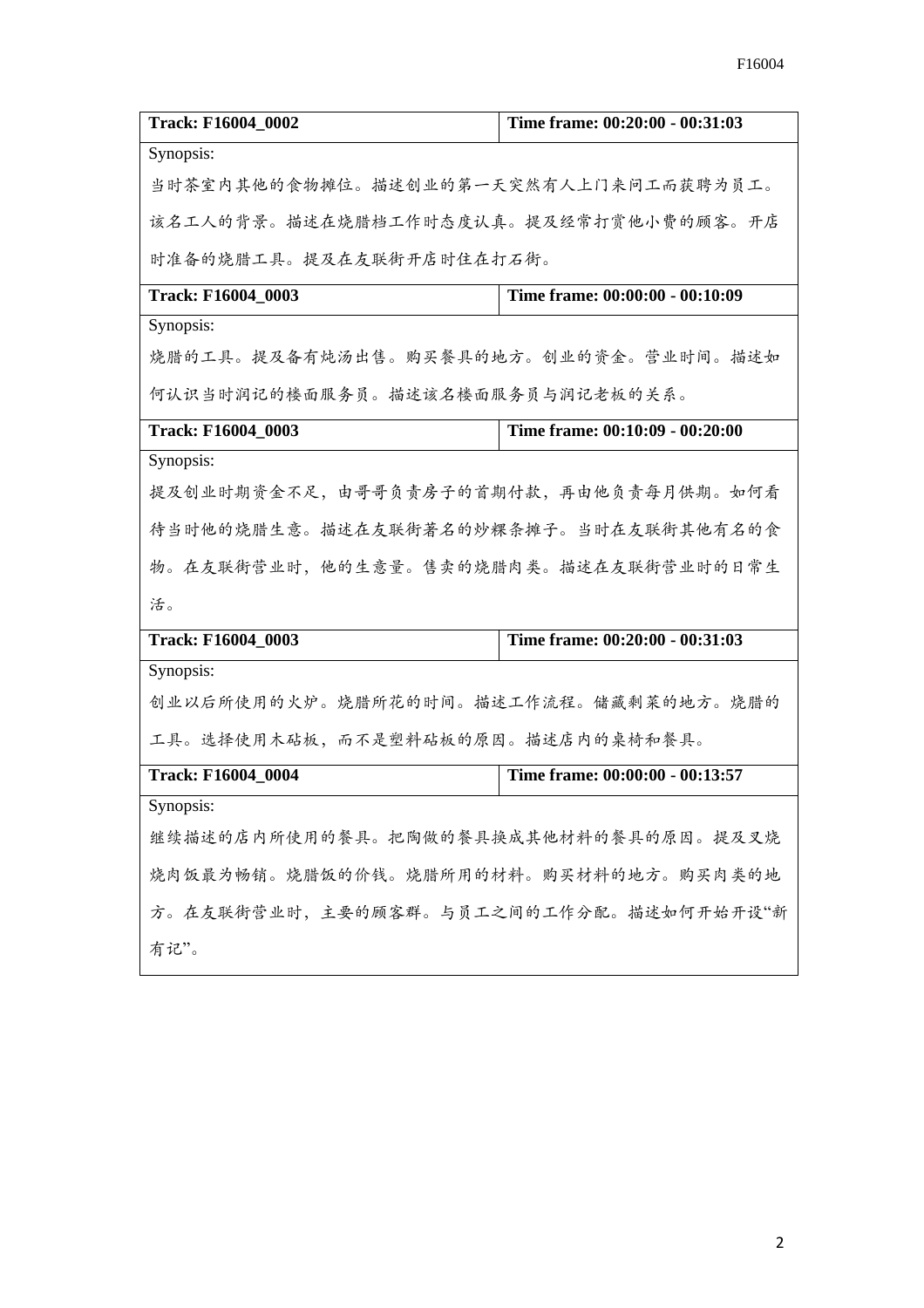| <b>Track: F16004_0005</b>                 | Time frame: 00:00:00 - 00:10:01 |  |
|-------------------------------------------|---------------------------------|--|
| Synopsis:                                 |                                 |  |
| 继续描述如何开始开设"新有记"。开设新有记以后, 烧腊摊子的人手安排。1964年结 |                                 |  |
| 束烧腊摊子生意的原因。描述与新有记屋主之间的合同协议。刚开始设立新有记时的     |                                 |  |
| 租金, 以及之后的涨幅。提及除了租金以外需负责水电费。提及当时开在日本横街的    |                                 |  |
| 两家饭店(润记和有记)互相竞争和影响彼此的生意。提及刚租下新有记时,该饭店     |                                 |  |
| 的情况。                                      |                                 |  |
| <b>Track: F16004_0005</b>                 | Time frame: 00:10:01 - 00:20:00 |  |
| Synopsis:                                 |                                 |  |
| 新有记厨房的位置。描述在新有记所使用的火炉。1960年代在日本横街售卖的食物。   |                                 |  |
| 当时乔治市其他著名的饭店。提及有些顾客把其店名新有记唤做"西游记"。新有记的    |                                 |  |
| 营业时间。该饭店所售卖的菜肴。                           |                                 |  |
| Track: F16004_0005                        | Time frame: 00:20:00 - 00:31:03 |  |
| Synopsis:                                 |                                 |  |
| 租下新有记以后的准备工作。描述开始营业以前的准备工作。新有记的英文名字。提     |                                 |  |
| 及需要向政府部门申请转换名字。饭店的招牌制作。饭店的厨师。             |                                 |  |
| <b>Track: F16004_0006</b>                 | Time frame: 00:00:00 - 00:10:05 |  |
| Synopsis:                                 |                                 |  |
| 描述饭店的厨师。厨师的工作。如何通过饭店的厨师学习煮炒。提及1963年5月中旬开  |                                 |  |
| 始经营新有记。店内的其他员工。没有人敢来他的饭店收保护费的原因。          |                                 |  |
| <b>Track: F16004_0006</b>                 | Time frame: 00:10:05 - 00:20:02 |  |
| Synopsis:                                 |                                 |  |
| 在新有记他所负责的工作。如何学会煮炒的技巧。提及本身的煮炒经验。在店内负责     |                                 |  |
| 的工作。描述店内的工作分配。                            |                                 |  |
| Track: F16004_0006                        | Time frame: 00:20:02 - 00:31:03 |  |
| Synopsis:                                 |                                 |  |
| 描述工作流程。摆放烧腊的玻璃柜位置。继续描述工作流程。               |                                 |  |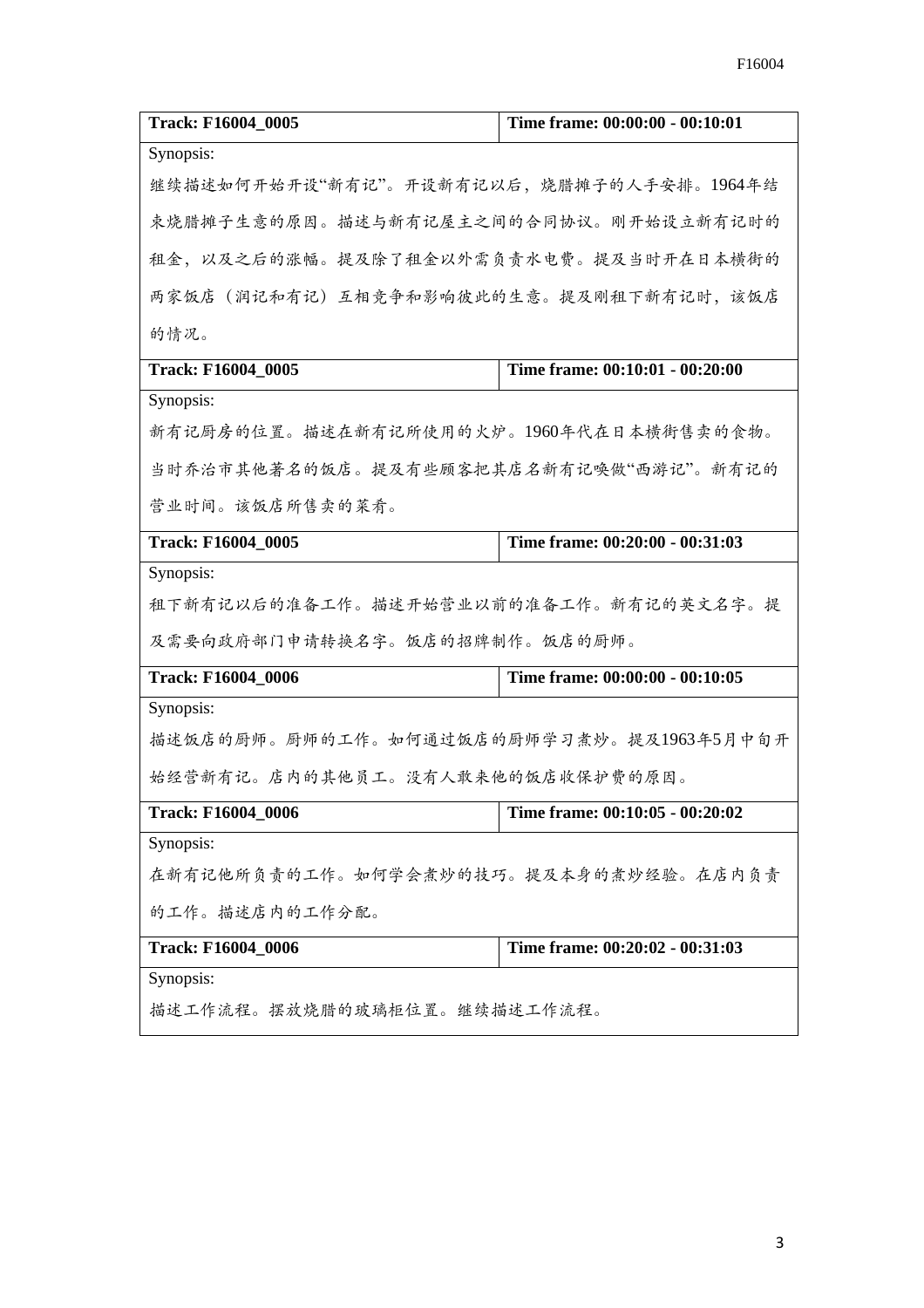| Track: F16004_0007                      | Time frame: 00:00:00 - 00:10:00       |  |
|-----------------------------------------|---------------------------------------|--|
| Synopsis:                               |                                       |  |
|                                         | 关店时的工作流程。关店以后的活动。提及在店内过夜。在店内睡觉的地方。新有记 |  |
|                                         | 出名的菜肴。解释金钱豆腐的制作方式。描述以往的金钱豆腐和现在的金钱豆腐的不 |  |
| 同之处。为何改变金钱豆腐的煮法。                        |                                       |  |
| <b>Track: F16004_0007</b>               | Time frame: 00:10:00 - 00:20:01       |  |
| Synopsis:                               |                                       |  |
| 解释凤凰虾的造型。为何在新有记才能吃到真正的金钱豆腐。其他新有记的菜肴。顾   |                                       |  |
| 客常点的菜。新有记售卖的面类。提及店内只提供中国茶,其他饮料需向对面的"新生  |                                       |  |
| 活"茶室购买。描述凤凰虾的名字是由他所取的。新有记厨师所煮的青菜的特色。为何  |                                       |  |
| 新有记的豉汁排骨比不上当时的梅义记饭店。                    |                                       |  |
| Track: F16004_0007                      | Time frame: 00:20:01 - 00:31:03       |  |
| Synopsis:                               |                                       |  |
| 新有记的菜肴价格。认为新有记在当时是属于中上价格的饭店。新有记的主要顾客。   |                                       |  |
| 这些顾客多数光顾的时间。新有记的顾客。描述食物包装的变化以及原因。顾客多光   |                                       |  |
| 顾的时间。以前和现在的顾客的不同之处。                     |                                       |  |
| <b>Track: F16004_0008</b>               | Time frame: 00:00:00 - 00:10:00       |  |
| Synopsis:                               |                                       |  |
| 描述经常来新有记光顾的顾客。描述有些顾客隔了30多年才知道他搬了去对面的饭店  |                                       |  |
| 营业。店内的桌椅数量。描述有一名著名艺人到店内用餐时的情况。          |                                       |  |
| <b>Track: F16004_0008</b>               | Time frame: 00:10:00 - 00:17:43       |  |
| Synopsis:                               |                                       |  |
| 解释为何结婚的季节会影响他的生意。其他生意受影响的月份。描述向厨房下订单,   |                                       |  |
| 以及通知出菜的方式。                              |                                       |  |
| Track: F16004_0009                      | Time frame: 00:00:00 - 00:10:03       |  |
| Synopsis:                               |                                       |  |
| 1983年搬到润记(改名新润记)继续经营饭店。提及当时股东移民到美国去。描述如 |                                       |  |
| 何搬到新润记来。接下新润记时所需付的金额。接手以前,润记的生意情况。描述还   |                                       |  |
| 在经营新有记时,有一次润记的人吵架把饲养的金龙鱼摔在地上,新有记的员工捡了   |                                       |  |
| 煮来吃。1970年代股东移民到美国时,生意上的安排。提及新润记的地址为日本横街 |                                       |  |
| 35号。                                    |                                       |  |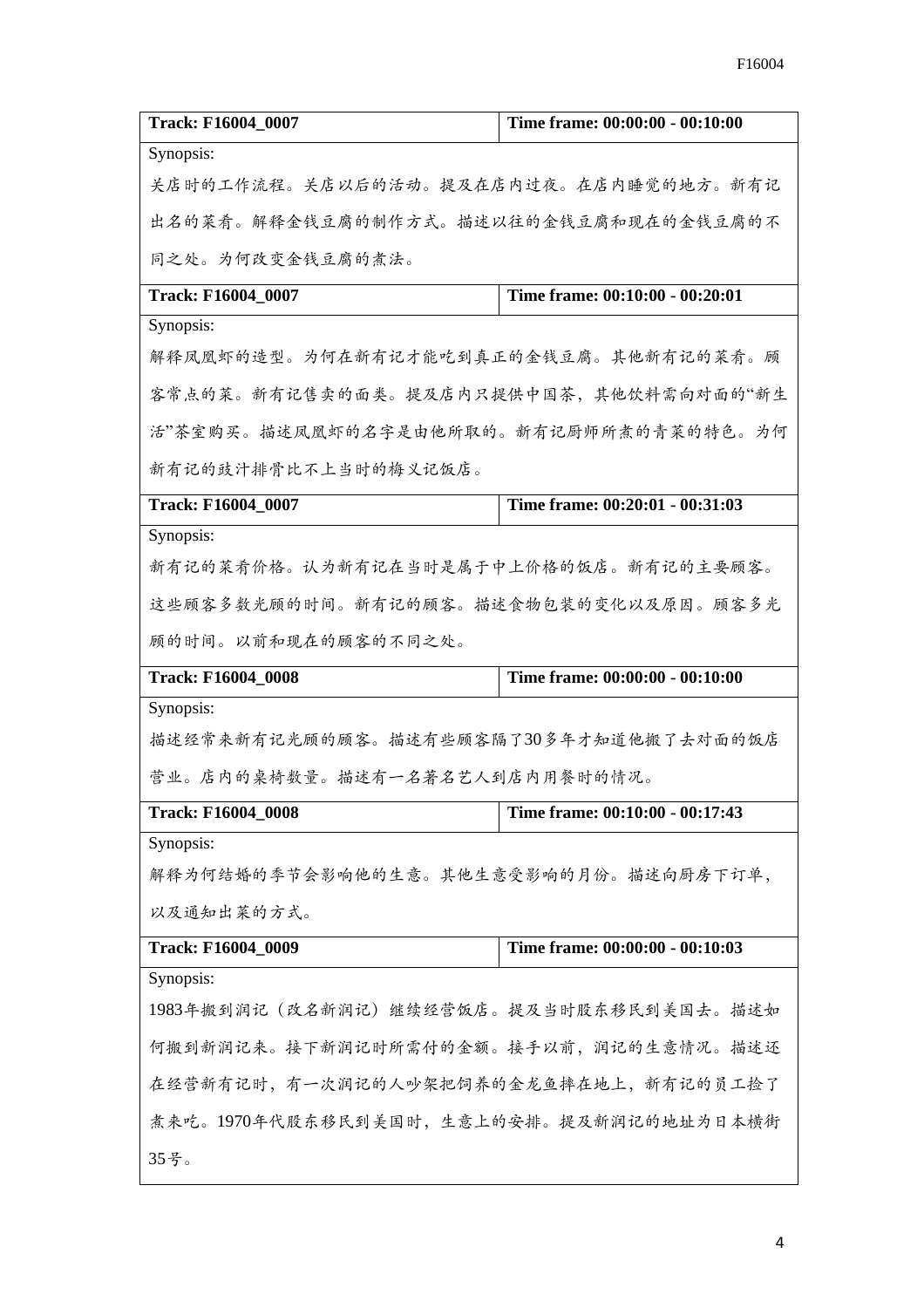| <b>Track: F16004_0009</b>                | Time frame: 00:10:03 - 00:20:03 |
|------------------------------------------|---------------------------------|
| Synopsis:                                |                                 |
| 开始租下新润记时的租金。租金的合同。提及租了七年以后屋主打算卖掉该房子。描    |                                 |
| 述买下房子的过程。认为自己很幸运拥有很多帮忙的贵人。从新有记搬到新润记的物    |                                 |
| 品。                                       |                                 |
| Track: F16004_0009                       | Time frame: 00:20:03 - 00:30:06 |
| Synopsis:                                |                                 |
| 提及新润记于1983年5月中旬开始营业。描述新润记建筑的结构。新润记的面积。描述 |                                 |
| 新润记的招牌。租下新润记时所作的准备工作。新润记的招牌。如何通知新有记的顾    |                                 |
| 客有关搬迁一事。                                 |                                 |
| Track: F16004_0009                       | Time frame: 00:30:06 - 00:40:20 |
| Synopsis:                                |                                 |
| 为何饭店的名字取名为"新润记"。营业时间。在新润记负责的工作。新润记的工作分   |                                 |
| 配。店内的桌椅。                                 |                                 |
| Track: F16004_0010                       | Time frame: 00:00:00 - 00:10:09 |
| Synopsis:                                |                                 |
| 解释"化骨"这道菜肴。介绍目前所售卖的面类。解释"冷盘"这道菜肴。介绍新润记的  |                                 |
| 招牌菜。新推出的菜肴。提及大约1987年时新润记有售卖鸵鸟肉。          |                                 |
| Track: F16004_0010                       | Time frame: 00:10:09 - 00:20:00 |
| Synopsis:                                |                                 |
| 停止售卖鸵鸟肉的原因。介绍新润记所售卖的菜肴。目前的厨师。描述盆菜。提及     |                                 |
| 1988年开始推出盆菜。需要特别订做才能在新润记吃得到的菜。最畅销的菜肴。提及  |                                 |
| 曾经接到印象深刻的订单。                             |                                 |
| <b>Track: F16004_0010</b>                | Time frame: 00:20:00 - 00:31:03 |
| Synopsis:                                |                                 |
| 曾经接过印象深刻的订单。为何顾客要求新润记准备这道菜肴。后悔在搬迁至新润记    |                                 |
| 时,没有在英文报刊登启事的原因。目前主要的顾客。顾客大多光顾的时间。客满时    |                                 |
| 的应对方式。提及不同的顾客拥有不同的口味。                    |                                 |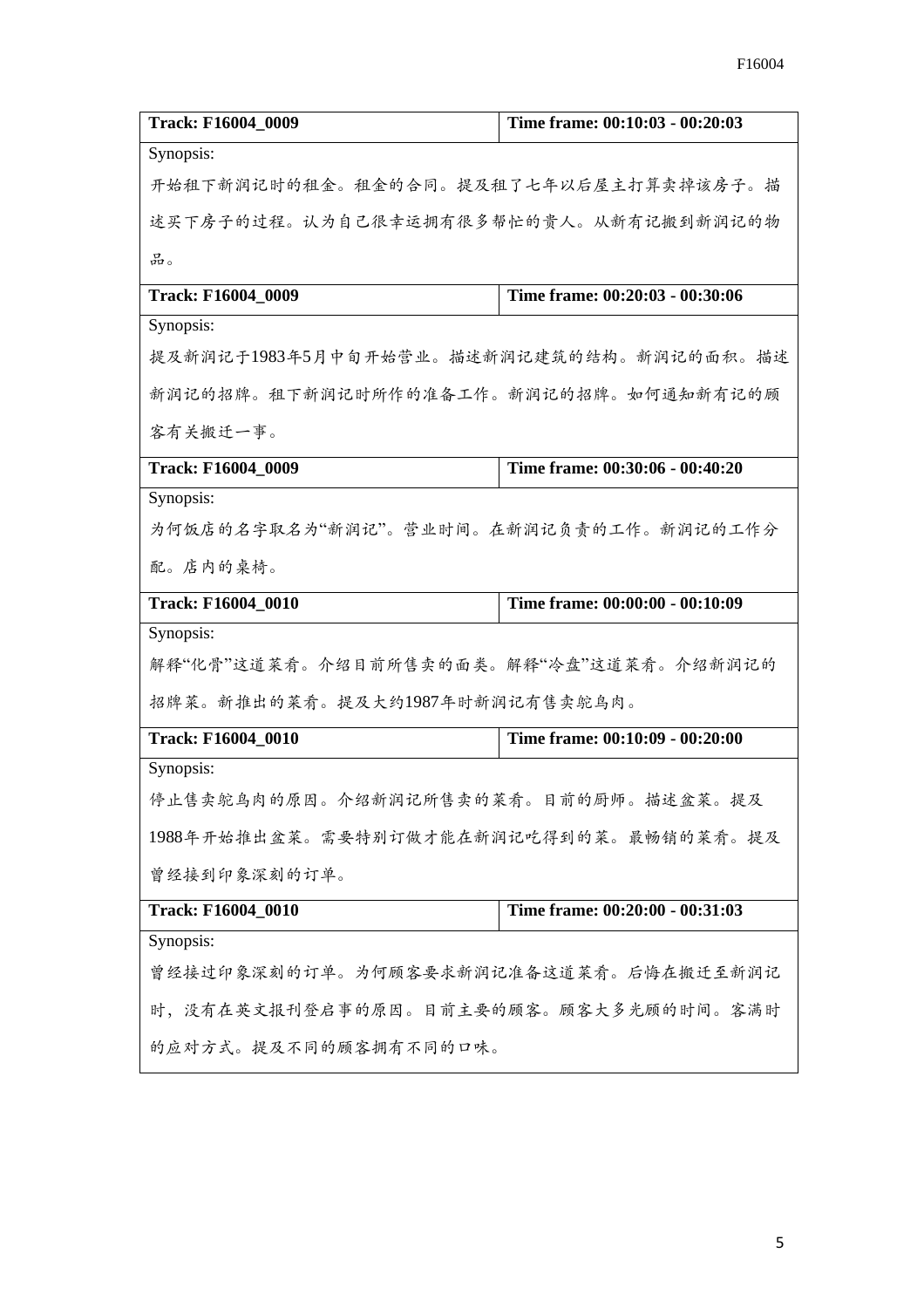| Track: F16004 0011                        | Time frame: 00:00:00 - 00:10:00 |  |
|-------------------------------------------|---------------------------------|--|
| Synopsis:                                 |                                 |  |
| 描述外国顾客的口味。如何招待外国顾客。搬到新润记以后增加的面类。描述曾经接     |                                 |  |
| 下外煮的工作。店铺楼上的面积。                           |                                 |  |
| Track: F16004_0011                        | Time frame: 00:10:00 - 00:20:10 |  |
| Synopsis:                                 |                                 |  |
| 目前店内的员工数量。员工的工作分配。描述1969年513事件时槟城的情景。提及生意 |                                 |  |
| 受到1998年经济风暴的影响。2000年屋租统制法令取消以后对其生意的影响。    |                                 |  |
| Track: F16004_0011                        | Time frame: 00:20:10 - 00:31:03 |  |
| Synopsis:                                 |                                 |  |
| 屋租统制法令取消以后如何改变乔治市的人口结构。消费税的实行对其生意的影响。     |                                 |  |
| 描述2014年发生交通意外。描述发生意外以后儿女开始装修店铺。描述进行的装修工   |                                 |  |
| 作。                                        |                                 |  |
| <b>Track: F16004 0012</b>                 | Time frame: 00:00:00 - 00:10:04 |  |
| Synopsis:                                 |                                 |  |
| 发生意外以后在工作上的调整。描述发生意外以后,儿女在生意上的参与。提及2015   |                                 |  |
| 年6月23日完成装修。如何通知顾客已重新开店。描述目前的日常生活。         |                                 |  |
| Track: F16004_0012                        | Time frame: 00:10:04 - 00:23:25 |  |
| Synopsis:                                 |                                 |  |
| 提及若发现老鼠将如何解决。提及参与的公会。在店内安奉的神明。进行特别膜拜的     |                                 |  |
| 日子。分享维持好生意的秘诀。提及面对购物中心餐饮业的竞争。对饭店的希望。遇     |                                 |  |
| 上不如意事时如何解决。认为如今的新润记的管理比以前好的原因。新润记的特色。     |                                 |  |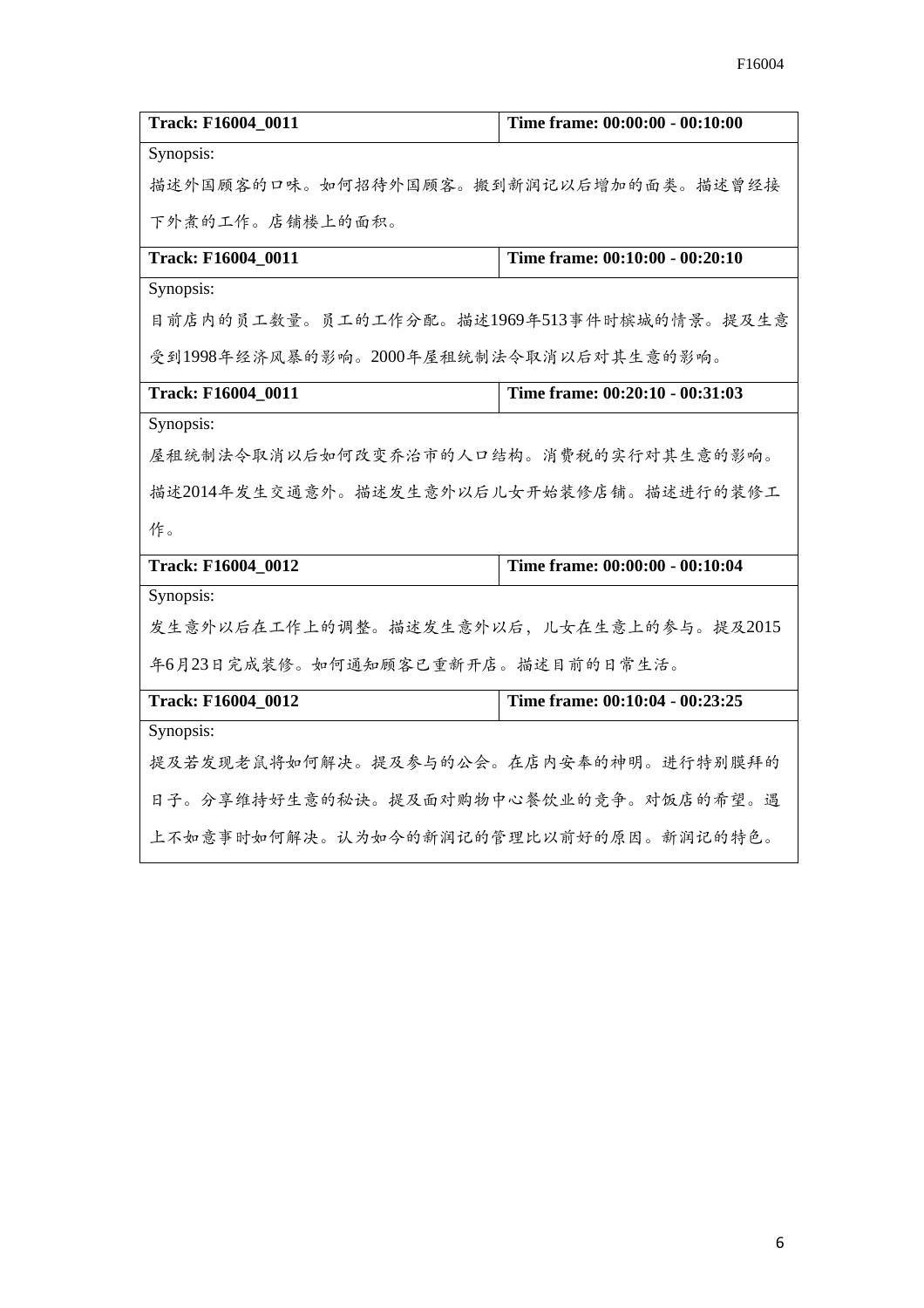| Mr Gan Choon Chong                                                             |
|--------------------------------------------------------------------------------|
| (1945)                                                                         |
| Accession number: F16004                                                       |
| Track Number: F16004 0001, F16004 0002, F16004 0003, F16004 0004, F16004 0005, |
| F16004_0006, F16004_0007, F16004_0008, F16004_0009, F16004_0010,               |
| F16004 0011, F16004 0012                                                       |
| <b>Duration: 05:43:49</b>                                                      |

Language/Dialect: Cantonese

| Track: F16004_0001                                                                             | Time frame: 00:00:00 - 00:10:11 |  |
|------------------------------------------------------------------------------------------------|---------------------------------|--|
| Synopsis:                                                                                      |                                 |  |
| Born in Parit Buntar in 1945. Background of his family members. Described his parents fled     |                                 |  |
| to Parit Buntar for their marriage was disapproved by their families. Moved to Penang in 1961. |                                 |  |
| The reason of moving the whole family to Penang. His father's job in Penang. Could not         |                                 |  |
| continue his studies when his father fell ill.                                                 |                                 |  |
| <b>Track: F16004_0001</b>                                                                      | Time frame: 00:10:11 - 00:20:01 |  |
| Synopsis:                                                                                      |                                 |  |
| Began working at a roasted meat stall at the age of 12. Location of the roasted meat stall.    |                                 |  |
| Mentioned staying in Kampung Malabar at that time. Described how he managed to get the         |                                 |  |
| job. Working hours. Described his starting salary. His workflow at that time.                  |                                 |  |
| Track: F16004_0001                                                                             | Time frame: 00:20:01 - 00:31:03 |  |
| Synopsis:                                                                                      |                                 |  |
| Described the slaughtering procedures of chicken and ducks. Described how he mastered the      |                                 |  |
| meat roasting skill through his work. Continued describing the workflow. Type of stove used    |                                 |  |
| for meat roasting. Tools used in meat roasting.                                                |                                 |  |
| Track: F16004_0002                                                                             | Time frame: 00:00:00 - 00:10:09 |  |
| Synopsis:                                                                                      |                                 |  |
| Mentioned that as he was 12 years old then, he had to stand on a board in order to reach the   |                                 |  |
| stove. Mentioned an accident when he was roasting meat. His work in the roasted meat stall.    |                                 |  |
| Described in details the procedures of duck roasting.                                          |                                 |  |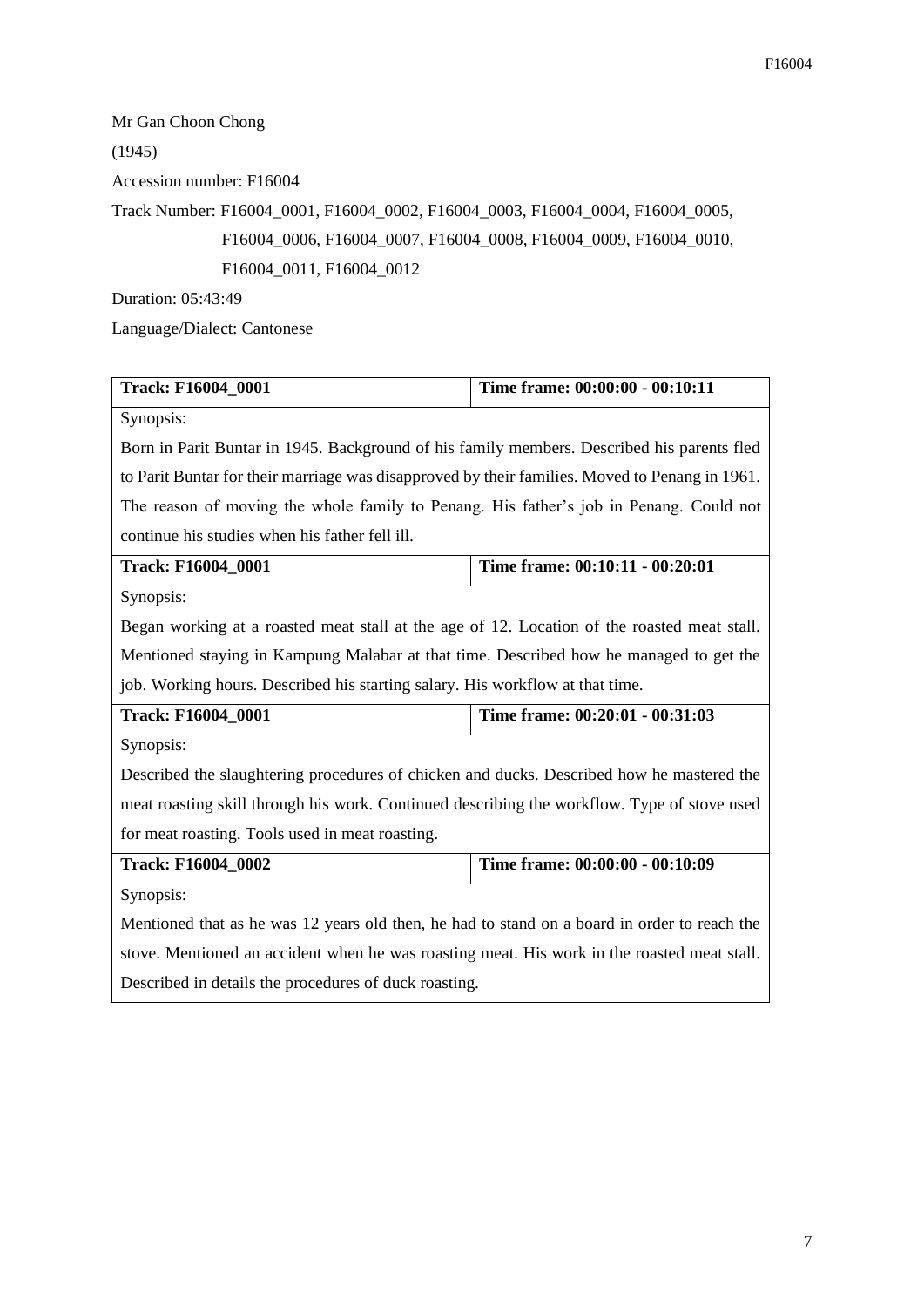| Track: F16004_0002                                                                                | Time frame: 00:10:09 - 00:20:00 |  |
|---------------------------------------------------------------------------------------------------|---------------------------------|--|
| Synopsis:                                                                                         |                                 |  |
| Tools used to soften the roasted pork. Why he deemed roasted pork the most difficult to make.     |                                 |  |
| Body parts of the pig that were usually used to make barbecued pork and roasted pork.             |                                 |  |
| Described how he mastered the meat roasting skills in one year and a half. His salary working     |                                 |  |
| at the roasted meat stall. The reason of leaving the roasted meat stall's job when he was 16      |                                 |  |
| years old and established his own business. Mentioned starting his business in a café in Union    |                                 |  |
| Street.                                                                                           |                                 |  |
| Track: F16004_0002                                                                                | Time frame: 00:20:00 - 00:31:03 |  |
| Synopsis:                                                                                         |                                 |  |
| Other food stalls in the coffee shop. Described that someone came to ask for a job on his         |                                 |  |
| business's opening day. Background of that person who later became his employee. Described        |                                 |  |
| working seriously while he was still working under the roasted meat stall. Mentioned the          |                                 |  |
| customers who always gave him tips. Tools made ready for his roasted meat stall. Mentioned        |                                 |  |
| staying in Acheen Street while operating the stall in Union Street.                               |                                 |  |
| Track: F16004_0003                                                                                | Time frame: 00:00:00 - 00:10:09 |  |
| Synopsis:                                                                                         |                                 |  |
| Tools for meat roasting. Mentioned selling stew soups too. Places to shop for tableware. His      |                                 |  |
| starting capital. Operating hours. Described how he got to know the waiter working at Yoon        |                                 |  |
| Kee at that time. Described the relationship of Yoon Kee's waiter and the boss.                   |                                 |  |
| Track: F16004_0003                                                                                | Time frame: 00:10:09 - 00:20:00 |  |
| Synopsis:                                                                                         |                                 |  |
| Mentioned that he could not afford to pay for the down payment of his house at the beginning      |                                 |  |
| of his business and it was helped by his brother, while the monthly installment was paid by       |                                 |  |
| him. How he looked at his roasted meat business at that time. Described a famous <i>char koay</i> |                                 |  |
| teow stall in Union Street. Other popular food in Union Street at that time. His business         |                                 |  |
| performance in Union Street. Types of roasted meats sold. Described daily routine when            |                                 |  |
| operating the roasted meat stall in Union Street.                                                 |                                 |  |
| Track: F16004_0003                                                                                | Time frame: 00:20:00 - 00:31:03 |  |
| Synopsis:                                                                                         |                                 |  |
| Type of stove used when he started his own business. Time taken for meat roasting. Described      |                                 |  |
| the workflow. Place to store leftover food. The meat roasting tools. The reason of opting for a   |                                 |  |
| wooden chopping board instead of a plastic one. Described the tables, chairs and tableware        |                                 |  |
| used at the stall.                                                                                |                                 |  |
|                                                                                                   |                                 |  |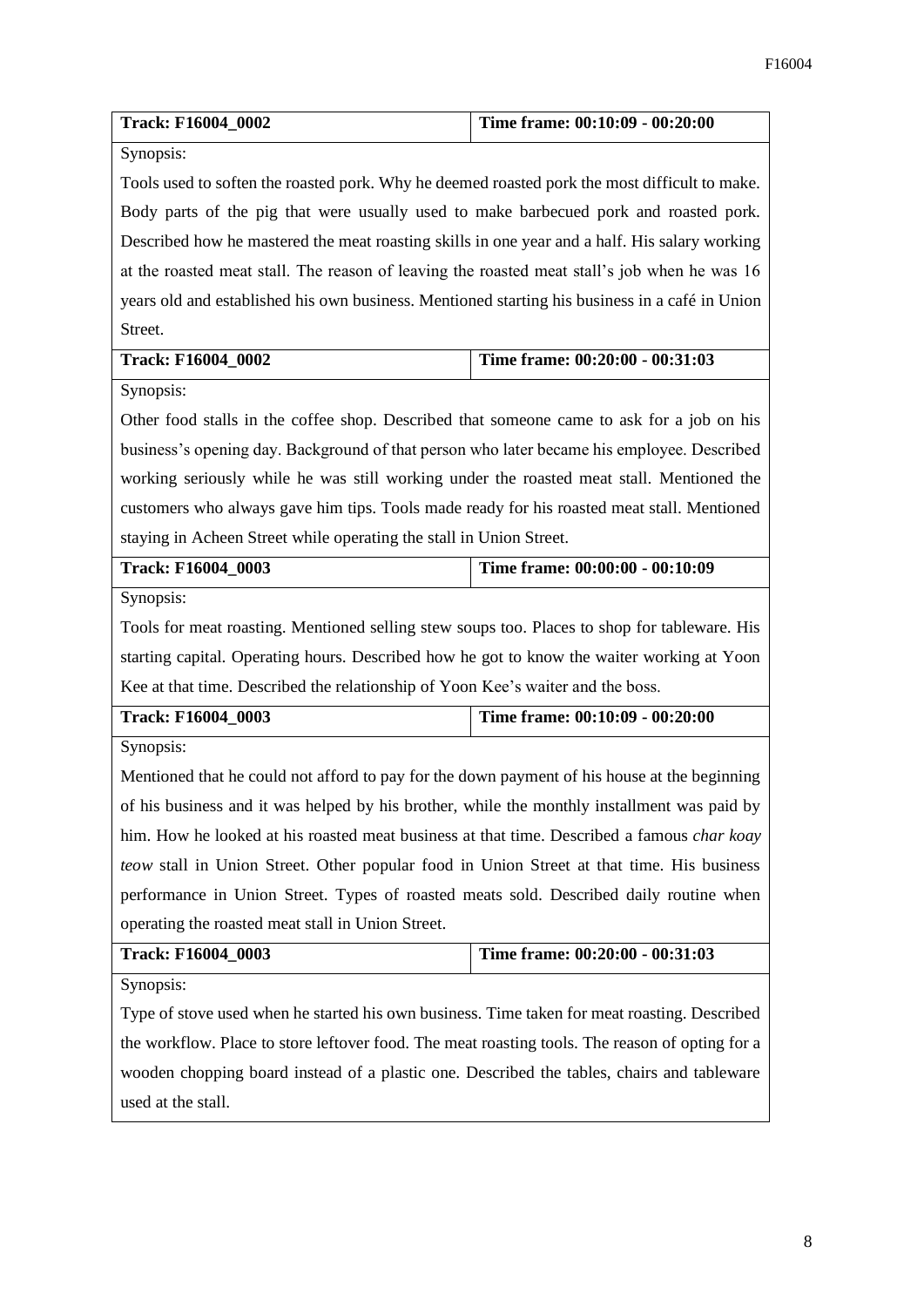| Track: F16004_0004                                                                               | Time frame: 00:00:00 - 00:13:57 |  |
|--------------------------------------------------------------------------------------------------|---------------------------------|--|
| Synopsis:                                                                                        |                                 |  |
| Continued describing the tableware used in the stall. The reason of replacing the clay tableware |                                 |  |
| with the tableware made of other materials. Mentioned that barbecued pork and roasted pork       |                                 |  |
| rice was the best-welling dish. The prices of roasted meat rice. Ingredients used for roasted    |                                 |  |
| meat. Places to shop for these ingredients. Places to buy meat. His main customers when          |                                 |  |
| operating the stall in Union Street. Division of work with his employees. Described how he       |                                 |  |
| started the "Sun Yew Kee Restaurant".                                                            |                                 |  |
| Track: F16004_0005                                                                               | Time frame: 00:00:00 - 00:10:01 |  |
| Synopsis:                                                                                        |                                 |  |
| Continued describing how he started Sun Yew Kee. Work arrangement made at his roasted            |                                 |  |
| meat stall after the establishment of Sun Yew Kee Restaurant. The reason of ending his roasted   |                                 |  |
| meat stall business in 1964. Described the contract agreement made with the Sun Yew Kee          |                                 |  |
| shophouse owner. The starting rental of Sun Yew Kee and its increment. Mentioned having to       |                                 |  |
| pay for utilities besides the shop rent. Mentioned how the two Chinese restaurants (Yew Kee      |                                 |  |
| and Yoon Kee) in Cintra Street competed with and affecting each other. Mentioned the             |                                 |  |
| condition of the Sun Yew Kee shophouse when he first rented it.                                  |                                 |  |
| Track: F16004_0005                                                                               | Time frame: 00:10:01 - 00:20:00 |  |
| Synopsis:                                                                                        |                                 |  |
| The kitchen location at Sun Yew Kee. Described the stove used at Sun Yew Kee. Food sold in       |                                 |  |
| Cintra Street in the 1960s. Other famous restaurants in George Town at that time. Mentioned      |                                 |  |
| some customers called Sun Yew Kee "Sai Yew Kee" (Journey to the West). Opening hours of          |                                 |  |
| Sun Yew Kee. Dishes sold at the restaurant.                                                      |                                 |  |
| <b>Track: F16004 0005</b>                                                                        | Time frame: 00:20:00 - 00:31:03 |  |
| Synopsis:                                                                                        |                                 |  |
| Preparation work carried out after succeeding in renting Sun Yew Kee. Described the              |                                 |  |
| preparation work before the opening of the restaurant. English name of the shop. Mentioned       |                                 |  |
| changing the name through government department was required. The making of the plaque           |                                 |  |
| for the restaurant. The chef.                                                                    |                                 |  |
| Track: F16004_0006                                                                               | Time frame: 00:00:00 - 00:10:05 |  |
| Synopsis:                                                                                        |                                 |  |
| Described the chef hired at the restaurant. The work of the chef. How he learnt cooking through  |                                 |  |
| the chef. Mentioned it was in the mid of May 1963 that Sun Yew Kee started operation. Other      |                                 |  |
| employees at the restaurant. Why would no one dare to come to collect protection fees.           |                                 |  |
|                                                                                                  |                                 |  |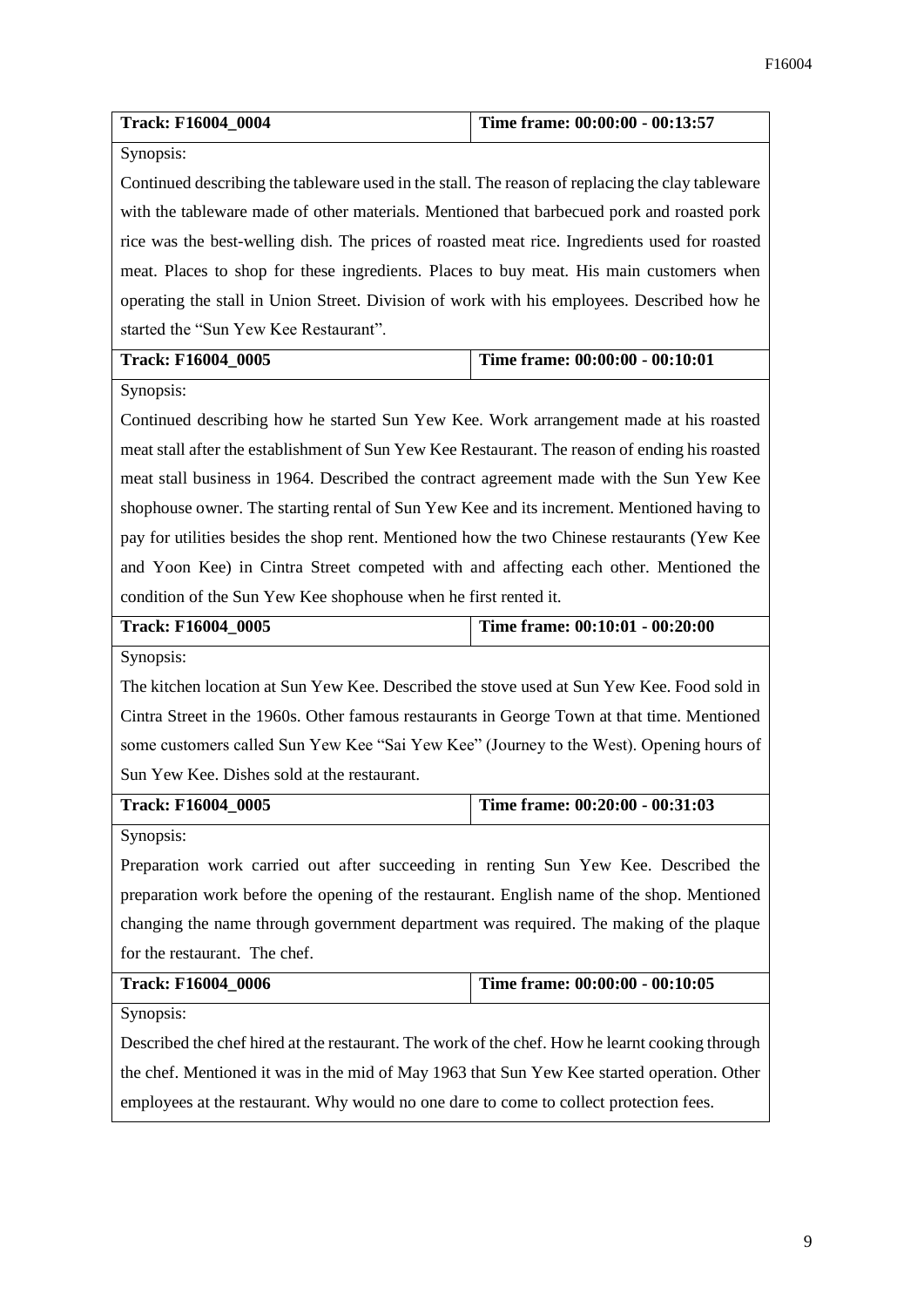| Track: F16004_0006                                                                                     | Time frame: 00:10:05 - 00:20:02 |  |
|--------------------------------------------------------------------------------------------------------|---------------------------------|--|
| Synopsis:                                                                                              |                                 |  |
| His job scope at the restaurant. How he learnt cooking. Mentioned his cooking experience. His          |                                 |  |
| job scope at the restaurant. Distribution of work at the restaurant.                                   |                                 |  |
| Track: F16004_0006                                                                                     | Time frame: 00:20:02 - 00:31:03 |  |
| Synopsis:                                                                                              |                                 |  |
| Described the workflow. Location of the glass cabinet for placing roasted meat. Continued              |                                 |  |
| describing the workflow.                                                                               |                                 |  |
| Track: F16004_0007                                                                                     | Time frame: 00:00:00 - 00:10:00 |  |
| Synopsis:                                                                                              |                                 |  |
| Workflow of closing the shop. How he spent the night after closing the shop. Mentioned                 |                                 |  |
| sleeping in the restaurant. Famous dishes of Sun Yew Kee. Explained the making of <i>money</i>         |                                 |  |
| tofu. Described the differences between <i>money tofu</i> in the past and in the present. Why the      |                                 |  |
| cooking method of <i>money tofu</i> was altered.                                                       |                                 |  |
| Track: F16004_0007                                                                                     | Time frame: 00:10:00 - 00:20:01 |  |
| Synopsis:                                                                                              |                                 |  |
| Explained how <i>phoenix prawn</i> looked like. Why it was only at Sun Yew Kee that one could          |                                 |  |
| taste the real <i>money tofu</i> . Other dishes of Sun Yew Kee. The popular dishes. Type of noodles    |                                 |  |
| sold at Sun Yew Kee. Mentioned that Chinese tea was the sole beverage available at the                 |                                 |  |
| restaurant and other drinks had to be ordered from the opposite Xin Seng Huo coffee shop.              |                                 |  |
| Described his naming of the <i>phoenix prawn</i> . Distinctive features of the vegetable dishes cooked |                                 |  |
| by Sun Yew Kee's chef. Why would Sun Yew Kee's sautéed pork ribs were not as good as the               |                                 |  |
| ones available at Mui Yi Kee.                                                                          |                                 |  |
| <b>Track: F16004_0007</b>                                                                              | Time frame: 00:20:01 - 00:31:03 |  |
| Synopsis:                                                                                              |                                 |  |
| The prices of Sun Yew Kee's dishes. Regarded Sun Yew Kee as an upper middle restaurant.                |                                 |  |
| The main customers of Sun Yew Kee. Usual visiting hours of customers. Sun Yew Kee's                    |                                 |  |
| customers. Described the changes in the food packaging and why. Usual visiting hours of                |                                 |  |
| customers. Differences between the customers then and now.                                             |                                 |  |
| Track: F16004_0008                                                                                     | Time frame: 00:00:00 - 00:10:00 |  |
| Synopsis:                                                                                              |                                 |  |
| Described Sun Yew Kee's regular customers. Mentioned it was after 30 years that some                   |                                 |  |
| customers realized that he had moved to the restaurant across the street. Number of tables and         |                                 |  |
| chairs at the restaurant. Described a famous actor who dined at the restaurant.                        |                                 |  |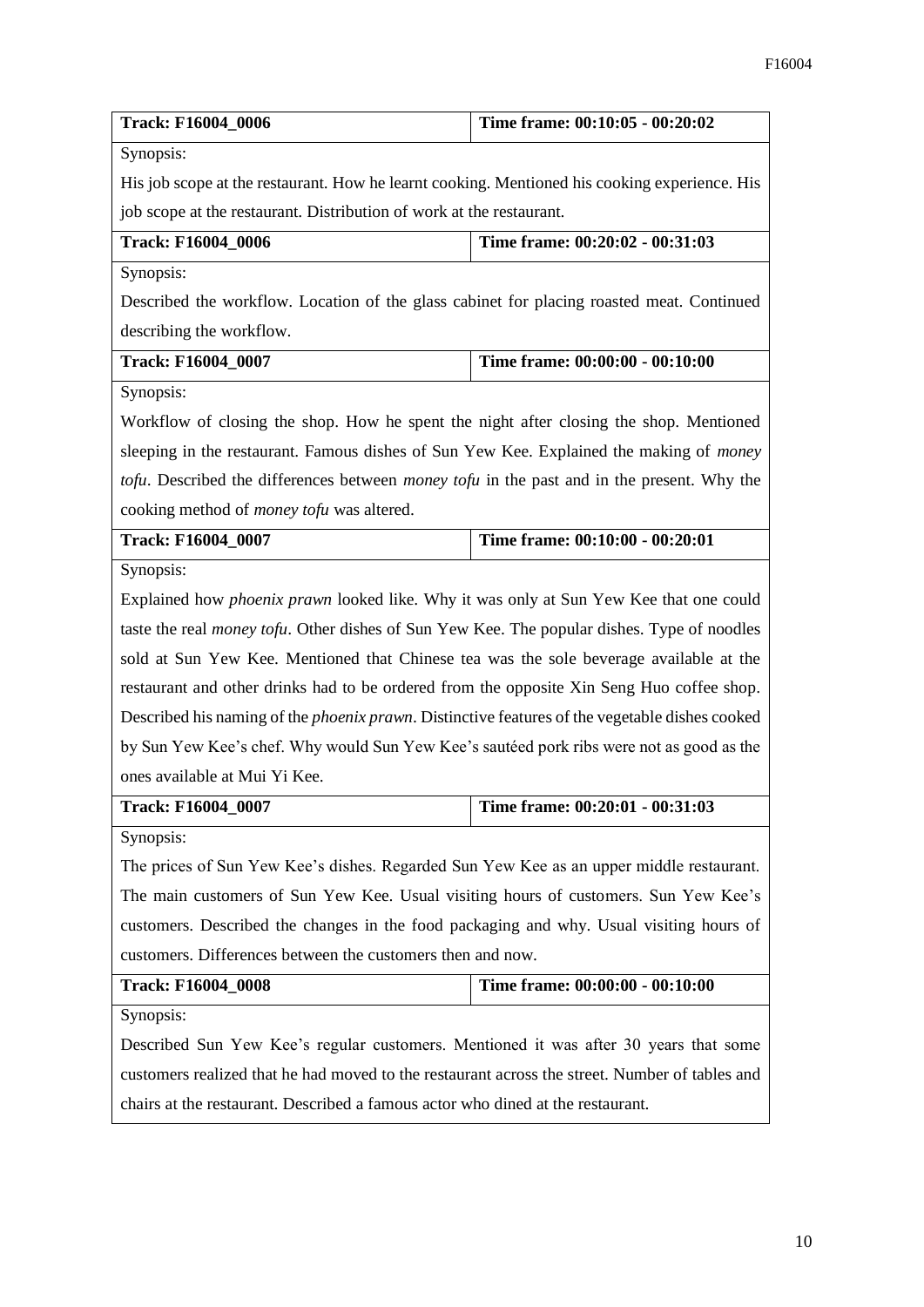| <b>Track: F16004_0008</b>                                                                        | Time frame: 00:10:00 - 00:17:43 |  |
|--------------------------------------------------------------------------------------------------|---------------------------------|--|
| Synopsis:                                                                                        |                                 |  |
| Explained why his business would be affected during wedding season. Other months which           |                                 |  |
| saw the decline in business. Described the way of sending orders to the kitchen and how they     |                                 |  |
| would be notified when the dishes were ready.                                                    |                                 |  |
| Track: F16004 0009<br>Time frame: 00:00:00 - 00:10:03                                            |                                 |  |
| Synopsis:                                                                                        |                                 |  |
| Moved to Yoon Kee Restaurant (and changed its name to Sun Yoon Kee) to continue his              |                                 |  |
| business. Mentioned his then shareholder's migration to the US. Described the moving to Sun      |                                 |  |
| Yoon Kee. Amount of money paid for taking over Sun Yoon Kee. Yoon Kee's business                 |                                 |  |
| performance before the take-over. Described once there was a fight happened at Yoon Kee in       |                                 |  |
| which an Arowana fish was thrown onto the floor and his colleagues from Sun Yew Kee picked       |                                 |  |
| up the fish and cooked it. Arrangement made in business when his shareholder migrated to the     |                                 |  |
| US in the 1970s. Mentioned Sun Yoon Kee was located at 35 Cintra Street.                         |                                 |  |
| Track: F16004_0009                                                                               | Time frame: 00:10:03 - 00:20:03 |  |
| Synopsis:                                                                                        |                                 |  |
| The starting rental of Sun Yoon Kee. The rental agreement. Mentioned that the shophouse          |                                 |  |
| owner decided to sell the property after seven years of renting it out. Described purchasing the |                                 |  |
| building. Considered himself a lucky one as many people had helped him. Items that were          |                                 |  |
| moved from Sun Yew Kee to Sun Yoon Kee.                                                          |                                 |  |
| Time frame: 00:20:03 - 00:30:06<br>Track: F16004_0009                                            |                                 |  |
| Synopsis:                                                                                        |                                 |  |
| Mentioned that Sun Yoon Kee was officially started in the mid of May, 1983. Described its        |                                 |  |
| building structure. Its size. Described Sun Yoon Kee's plaque. Preparation work after taking     |                                 |  |
| over Sun Yoon Kee. Sun Yoon Kee's plaque. How customers were informed about the shifting.        |                                 |  |
| Track: F16004_0009                                                                               | Time frame: 00:30:06 - 00:40:20 |  |
| Synopsis:                                                                                        |                                 |  |
| Why was the restaurant named as "Sun Yoon Kee". Operating hours. His job scope at Sun            |                                 |  |
| Yoon Kee. Work distribution of Sun Yoon Kee. Tables and chairs at the restaurant.                |                                 |  |
| Track: F16004_0010<br>Time frame: 00:00:00 - 00:10:09                                            |                                 |  |
| Synopsis:                                                                                        |                                 |  |
| Explained a dish called "Fa Guat" (fish which was cooked in two ways). Introduced types of       |                                 |  |
| noodles sold at the restaurant. Explained a dish called "Lang Pun" (a variety of dishes on one   |                                 |  |
| plate). Introduced Sun Yoon Kee's signature dishes. Newly introduced dishes. Mentioned           |                                 |  |
| ostrich meat was sold at Sun Yoon Kee around 1987.                                               |                                 |  |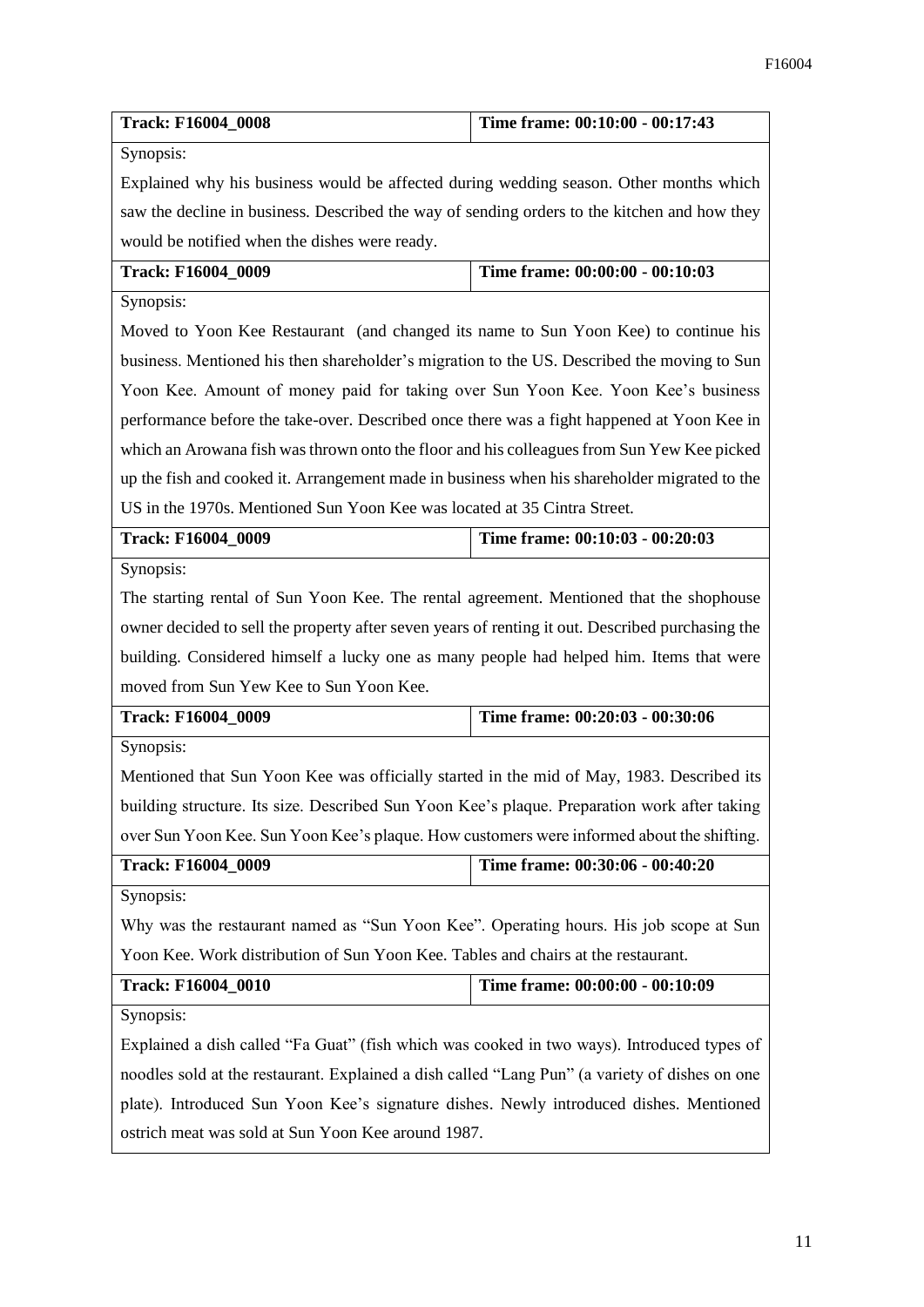| Track: F16004_0010                                                                               | Time frame: 00:10:09 - 00:20:00 |  |
|--------------------------------------------------------------------------------------------------|---------------------------------|--|
| Synopsis:                                                                                        |                                 |  |
| Why was ostrich meat no longer available. Introduced Sun Yoon Kee's dishes. The current          |                                 |  |
| chef. Described "Poon Coi". Mentioned that Poon Coi was firstly introduced in 1988. Special      |                                 |  |
| dishes that required special order. The bestselling dishes. Mentioned an impressive order that   |                                 |  |
| he had received.                                                                                 |                                 |  |
| Track: F16004_0010                                                                               | Time frame: 00:20:00 - 00:31:03 |  |
| Synopsis:                                                                                        |                                 |  |
| Continued with the impressive order he had received. Why the customer placed such a special      |                                 |  |
| order. Regretted not publishing a moving notice on English newspapers when he moved to Sun       |                                 |  |
| Yoon Kee. The current main customers. Their usual patronizing hours. How to cope with full       |                                 |  |
| house. Mentioned different tastes were seen in different customers.                              |                                 |  |
| <b>Track: F16004_0011</b>                                                                        | Time frame: 00:00:00 - 00:10:00 |  |
| Synopsis:                                                                                        |                                 |  |
| Described foreigners' selection of food. How he served foreign customers. Newly added            |                                 |  |
| noodle dishes on the menu after moving to Sun Yoon Kee. Described the catering orders            |                                 |  |
| received. Size of the space upstairs.                                                            |                                 |  |
| <b>Track: F16004_0011</b>                                                                        | Time frame: 00:10:00 - 00:20:10 |  |
| Synopsis:                                                                                        |                                 |  |
| The current number of employees of the restaurant. Distribution of work amongst the              |                                 |  |
| employees. Described the situation in Penang during the May 13 incident in 1969. Mentioned       |                                 |  |
| that business was affected by the financial crisis in 1998. The impact on his business following |                                 |  |
| the repeal of Rent Control Act in 2000.                                                          |                                 |  |
| <b>Track: F16004_0011</b>                                                                        | Time frame: 00:20:10 - 00:31:03 |  |
| Synopsis:                                                                                        |                                 |  |
| How George Town's population structure had changed after the Rent Control Act was                |                                 |  |
| repealed. Impact of the implementation of Goods and Services Tax on his business. Described      |                                 |  |
| involving in a motorbike accident in 2014. Mentioned that his children had arranged for          |                                 |  |
| renovation of the restaurant after the accident. Described the renovation work.                  |                                 |  |
| <b>Track: F16004_0012</b>                                                                        | Time frame: 00:00:00 - 00:10:04 |  |
| Synopsis:                                                                                        |                                 |  |
| Adjustment made at work after the accident. Described his children's participation in the        |                                 |  |
| business after the accident. Mentioned that the renovation was done on June 23, 2015. How        |                                 |  |
| did they inform the customers about the reopening of the restaurant. Described the current daily |                                 |  |
| routine.                                                                                         |                                 |  |